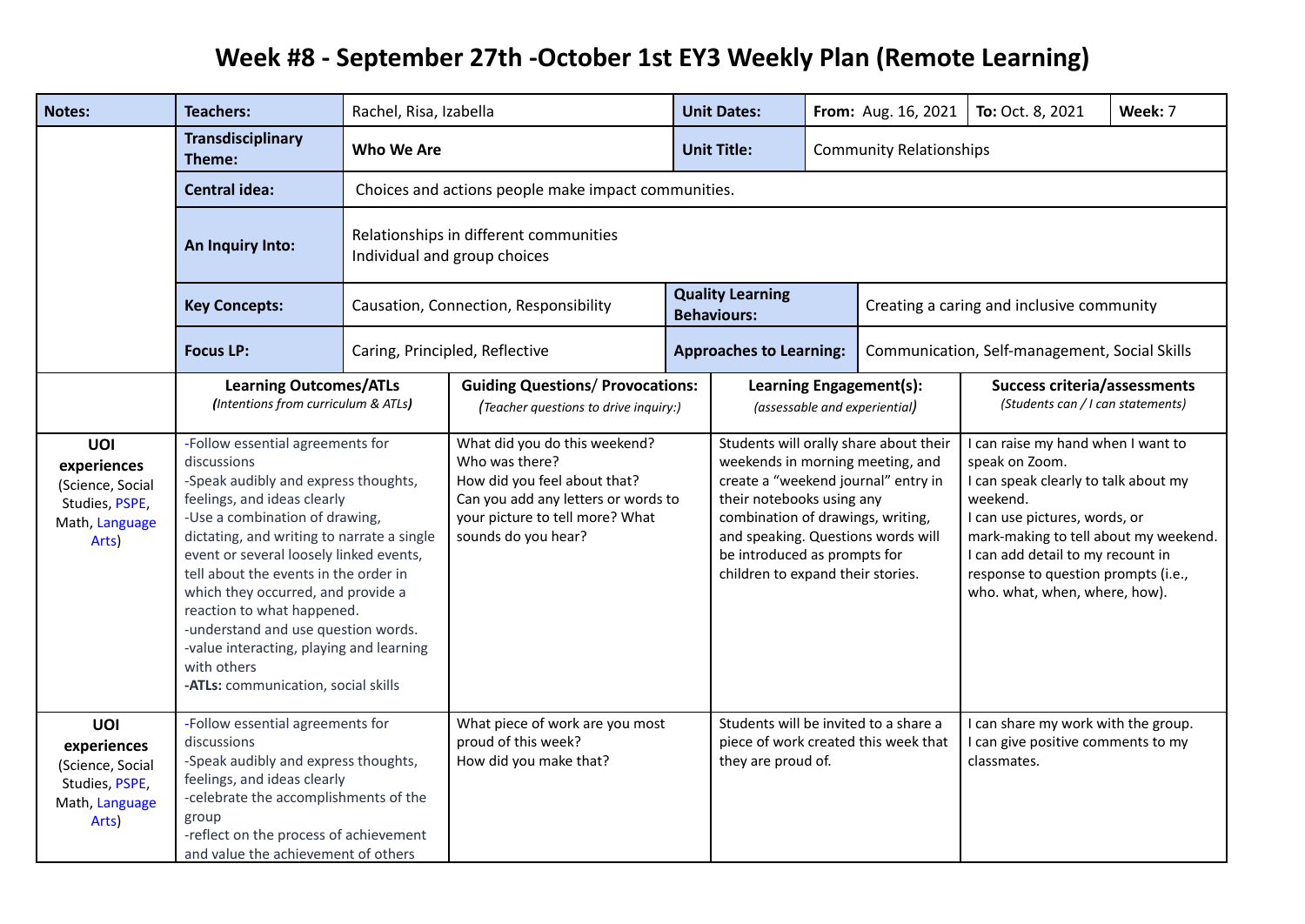| <b>UOI</b><br>experiences<br>(Science, Social<br>Studies, PSPE,<br>Math, Language<br>Arts) | -understand the impact of their actions<br>on each other and the environment<br>-area aware of their emotions and begin<br>to regulate their emotional responses<br>and behaviour                                                                                                                                                     | What kind of problem can you solve<br>yourself?<br>When should you ask an adult to help<br>you solve a problem?<br>How do you feel when x happens?<br>How can you use Kelso's Choices to<br>solve a problem with a friend?<br>What would happen if you made a<br>poor choice? | Introduction to Kelso's Choices social<br>problem solving strategies including<br>discussions about big vs. small<br>problems, an overview of the<br>different strategies, and responding<br>to stories about applying the<br>strategies to various situations.                                            | I can distinguish between big and small<br>problems.<br>I can explain how to use some of Kelso's<br>Choices, and why.                                                                                                                  |  |
|--------------------------------------------------------------------------------------------|---------------------------------------------------------------------------------------------------------------------------------------------------------------------------------------------------------------------------------------------------------------------------------------------------------------------------------------|-------------------------------------------------------------------------------------------------------------------------------------------------------------------------------------------------------------------------------------------------------------------------------|------------------------------------------------------------------------------------------------------------------------------------------------------------------------------------------------------------------------------------------------------------------------------------------------------------|----------------------------------------------------------------------------------------------------------------------------------------------------------------------------------------------------------------------------------------|--|
| <b>Stand-Alone</b><br>Math                                                                 | -Follow essential agreements for<br>discussions<br>-Speak audibly and express thoughts,<br>feelings, and ideas clearly<br>-use cardinal and ordinal numbers in<br>real-life situations<br>-understand that calendars can be used<br>to determine the date, and to identify<br>and sequence days of the week and<br>months of the year | How many days are in a week? What<br>day of the week is it today? What<br>month is it? What is the date? What<br>number comes next? How many tens<br>and ones are in that number? How<br>many days are there until [X Event]?                                                 | Students will engage with calendar<br>activities at morning meetings on<br>Zoom, discussing days of the week,<br>months, and number                                                                                                                                                                        | I can identify and sequence the days of<br>the week.<br>I can talk about numbers as they relate<br>to the calendar.<br>I can listen and respond to others'<br>ideas.                                                                   |  |
|                                                                                            | -understand that numbers can be<br>constructed in multiple ways, for<br>example, by combining and partitioning<br>-understand whole-part relationships<br>-model the addition and subtraction of<br>whole numbers<br>-model numbers using the base 10 place<br>value system<br>-ATLs: thinking, communication, social<br>skills       | How many different ways can you<br>make the 5 shape? 10 shape?<br>How many different ways can you<br>make 20, 30, or 40?<br>Which number will you explore? How<br>many different ways can you build it?                                                                       | Students will find as many number<br>combinations as possible to build 5<br>and 10 using Numicon pieces to<br>model the 5 and 10 shapes. They will<br>go on to explore ways of making<br>multiples of ten, and ways of making<br>a number of their choice.                                                 | I can show several ways of building the<br>same number shape with Numicon<br>pieces.<br>I can connect Numicon pieces to the<br>numbers they represent.                                                                                 |  |
| <b>Stand-Alone</b><br>Literacy                                                             | -Actively engage in fiction group reading<br>activities with purpose and<br>understanding.<br>-Follow essential agreements for<br>discussions<br>-With prompting and support, ask and<br>answer questions about key details in a<br>text.<br>-With prompting and support, describe<br>the connection between two                      | What do you think this book will be<br>about?<br>Can you predict what will happen<br>next?<br>Did something like this ever happen to<br>you?<br>How do you think the character feels?<br>Why do you think the character did<br>that?<br>What would you do?                    | Story Time - Students will listen to<br>stories read aloud on Zoom, as well<br>as songs, rhymes, and finger plays,<br>showing understanding in their<br>responses (ie., making connections<br>and predictions, joining in with<br>familiar refrains, identifying rhyming<br>words, sharing opinions, etc.) | I can listen attentively to a story.<br>I can join in with familiar songs,<br>rhymes, or repeated refrains.<br>I can ask and answer questions about a<br>story.<br>I can make connections to a story.<br>I can identify rhyming words. |  |